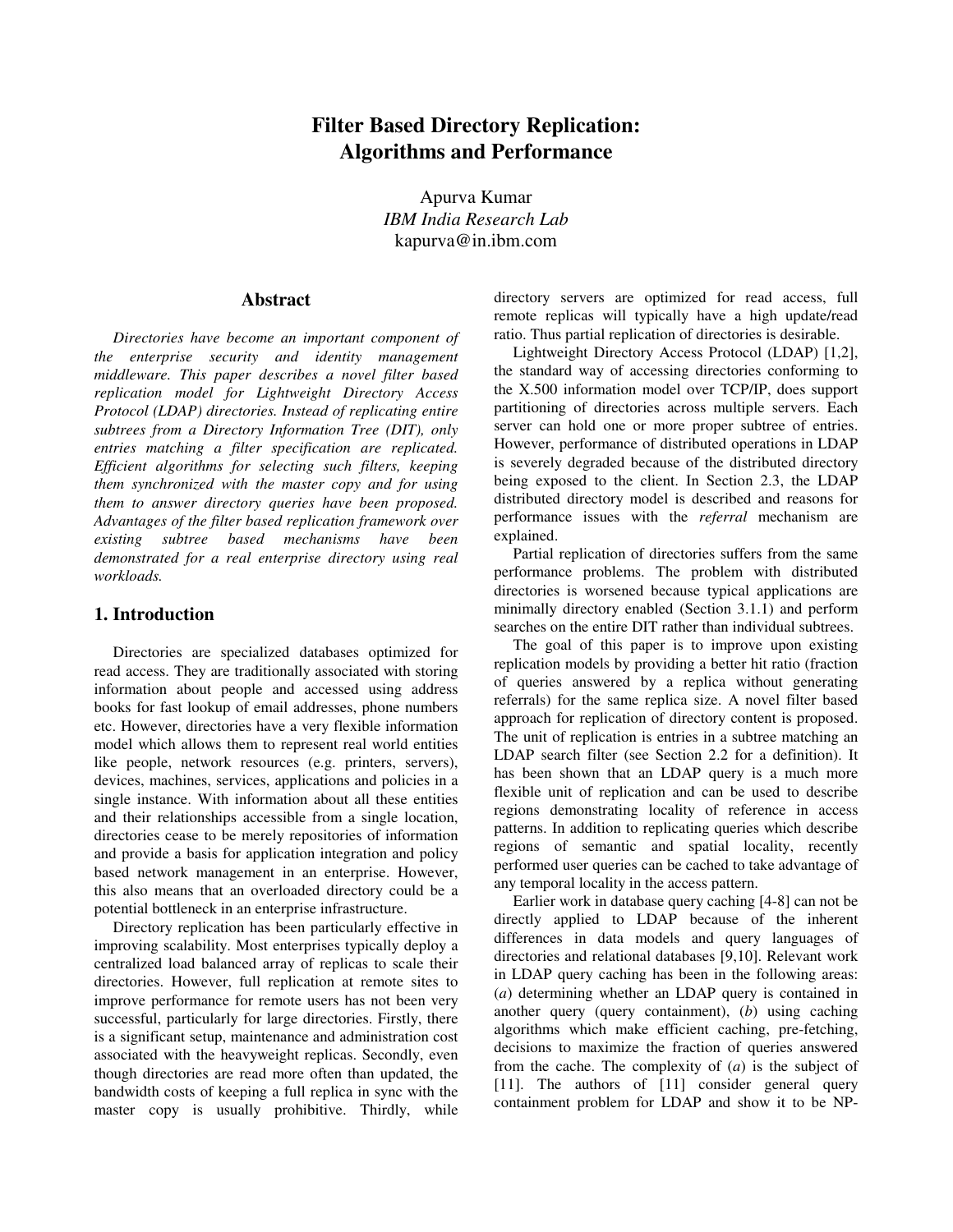complete in the size of the query. The authors of [12] introduce the notion of generalized queries and propose algorithms for (*b*). They use a real directory but synthetic workloads and a single type of query for performance evaluation.

This paper reduces complexity of the query containment problem by using the concept of LDAP templates (Section 3.4.2). The query generalization concept of [12] has been developed further and a simpler algorithm for selecting filters to be replicated has been used (Section 6.2). Performance of these algorithms is evaluated for multiple query types, using real workloads for an enterprise directory of a large organization.

To keep the replicated content in sync with the master copy, a new filter synchronization protocol for LDAP has been proposed. The *ReSync* protocol supports both polling and notification modes for updating. The protocol minimizes synchronization traffic and provides convergence guarantees.

The rest of this paper is organized as follows: Section 2 provides an overview of the LDAP v3 [1,2] standard. Section 3 describes and compares, existing and proposed replication models. Section 4 describes the query containment problem and the proposed solution. Section 5 discusses the filter synchronization problem and describes the proposed protocol. Section 6 describes algorithms used for filter generalization and filter selection. Section 7 presents a case study based on a real enterprise directory. Section 8 concludes the work.

## **2. LDAP Overview**

## **2.1. Information and naming model**

LDAP assumes the existence of one or more directory servers jointly providing access to a *Directory Information Tree* (DIT), which is composed of entries. An *entry* is defined as a set of *attribute* value pairs with the required objectclass attribute determining its mandatory and optional attributes. Each entry has a *distinguished name* (DN) belonging to a hierarchical namespace. The root of the DIT has a "null" DN. Figure 1 shows an example directory tree and with an inetOrgPerson [13] entry. Each node is named with its relative DN (RDN). The DN of an entry is constructed by prefixing its RDN to its parent's DN.

## **2.2. Functional model**

The functional model [1] adopted by LDAP is one of clients performing protocol operations against servers. LDAP defines three types of operations: query operations, like *search*, *compare*, update operations like *add*, *modify*, *delete*, *modify DN* (entry move) and connect/disconnect

operations like *bind*, *unbind*, *abandon*. The most common operation is *search*, which provides a flexible means of accessing information from the directory. The LDAP search operation, also referred as a query consists of the following parameters which represent the semantic information associated with a query: (*i*) *base*: A DN that defines the starting point of the search in the DIT, (*ii*) *scope*: {BASE, SINGLE LEVEL, SUBTREE}, specifies how deep within the DIT to search from the base, (*iii*) *filter*: A boolean combination of *predicates* using the standard operators: AND  $(\&)$ , OR  $(l)$  and NOT  $(l)$ , specifying the search criteria, (*iv*) *attributes*: Set of required attributes from entries matching the filter. The special value "\*" corresponds to selecting all user attributes. Every entry in the directory belongs to at least one (object) class, thus the filter (objectclass=\*) matches all entries in the directory.

LDAP filters are represented using the parentheses prefix notation of RFC 2254 [3], e.g.: (&(sn=Doe)(givenName=John)). Filters without any NOT operators are called positive filters. Predicates of the form (*name operator value*) where operator  $\in \{ =, \ge, \le \}$ are considered. *name* is an attribute name and *value* is termed as *assertion value*. Examples of predicates are: (sn=Doe), (age30), (sn=smith\*) where "Doe", "30" and "smith\*" are assertion values representing equality, range and substring assertions, respectively.

LDAP *controls* can be attached to operations to alter their behavior. An example is the control for requesting, server side sorting of search results [14].



**Figure 1: Example DIT and entry.**

#### **2.3. Distributed directory model**

LDAP supports partitioning a directory into multiple servers with each server holding one or more *naming contexts*. A naming context is a subtree of the DIT rooted at an entry, known as its *suffix* and terminated by leaf entries or special *referral* objects. Referral objects point to other subordinate naming contexts. A naming context is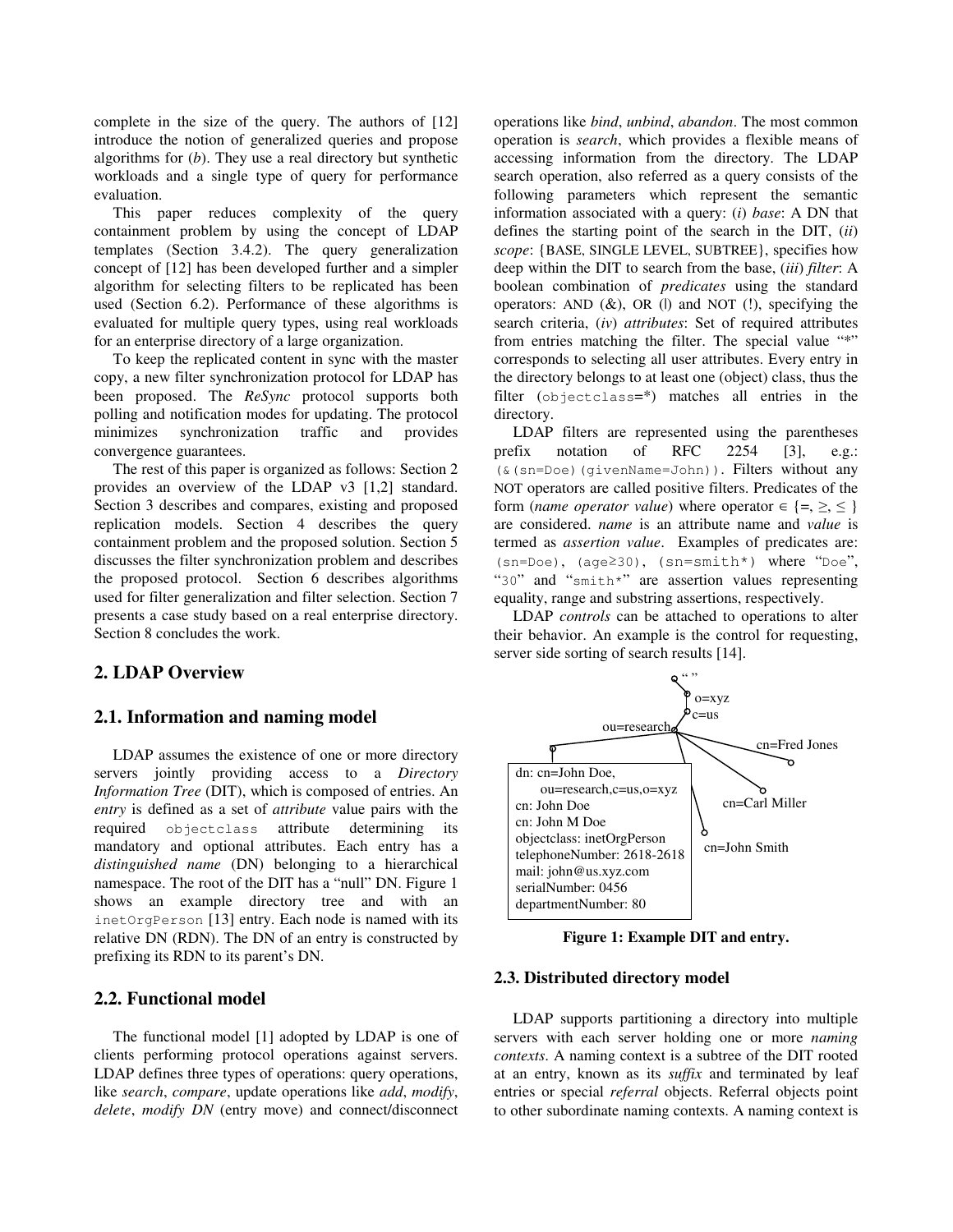defined as an *n*+1 tuple, where *n* is the number of referral objects. Formally  $C = (S, R<sub>1</sub>, R<sub>2</sub>, ... R<sub>n</sub>)$  where *S* denotes the suffix DN and  $R_1, R_n$  denote DNs of referral objects.

Distributed operation processing in LDAP and the problems associated with the referral mechanism are illustrated by an example. Figure 2 shows three servers collectively serving the  $o=xyz$  namespace. hostA contains a single naming context with suffix as o=xyz and referrals for hostB and hostC which hold subordinate naming contexts. The client requests a subtree search with base as  $o=xyz$  from hostB.

First, a distributed name resolution is performed for the target  $o=xyz$ . Since hostB does not contain the target, it refers the client to hostA (default referral). The client contacts hostA which contains the target object. hostA returns three matching entries and referrals for hostB and hostC for naming contexts contained by them. Finally the client sends searches (with modified bases) to hostB and hostC which return the remaining entries. It requires four round trips between client and the servers to evaluate one request. This example illustrates why the referrals based LDAP operation completion mechanism is extremely slow.



**Figure 2: Distributed Operation Processing**

## **3. Directory Replication Models**

LDAP itself does not standardize replication, allowing different vendors to support their proprietary protocols and mechanisms. However, there are certain features common to all models. Each entry in the DIT must have at least one master server. Replication is typically based on an implicit or explicit agreement between the *consumer* (replica) and the *supplier* (master). The agreement identifies what is to be replicated (*replication unit*) and when the updates should be sent (mode of update). E.g.

consumer could be notified immediately after an update takes place (on change) or the master could wait for the next update window in a periodic update scheme. In either case the consumer might be allowed to poll the master for changes since it was last updated. The agreement might be explicitly negotiated using a proprietary protocol, or implicitly reached between the administrators of the two systems. In this paper the following two replication models are discussed and compared. They differ in how the replication unit is defined.

#### *Subtree Based Replication*

Since directories are partitioned by naming contexts (Section 2.3), which are essentially subtrees of entries, it seems natural to define the unit of replication in a similar way. A subtree based replica contains one or more subtrees of entries. Most directory vendors implement a subtree based replication model. For each replication unit, the replica stores meta information which includes the context suffix and referrals (if any). The meta information is used to determine whether a query can be answered, or a referral needs to be generated.

#### *Filter Based Replication*

This is the replication model proposed in this paper. The replication unit is semantically equivalent to an LDAP query (Section 2.2). A replica stores entries satisfying one or more LDAP queries. For each replicated query, meta information comprising of the corresponding search specification is stored. The meta information is used to determine if an incoming query is semantically contained in any stored query. Otherwise a referral is generated.

Note that a query specification can be reduced to a subtree specification with base as the root of the subtree, scope as SUBTREE, and filter as (objectclass=\*).

It should be noted that these models are for replicating directory content and not for partitioning. In both the models, directory is partitioned between a set of master servers, each containing one or more naming contexts (essentially subtrees) as described in Section 2.3.

Sections 3.1-3.4 provide a comparison of subtree based and filter based models.

### **3.1. Hit-ratio comparison**

Hit-ratio for a replica is defined as the fraction of client requests which can be completely answered (without generating referrals) by the replica. The following factors are responsible for a lower hit-ratio in subtree based replicas:

**3.1.1. Minimally directory enabled applications.** Many directory enabled applications work with a simplified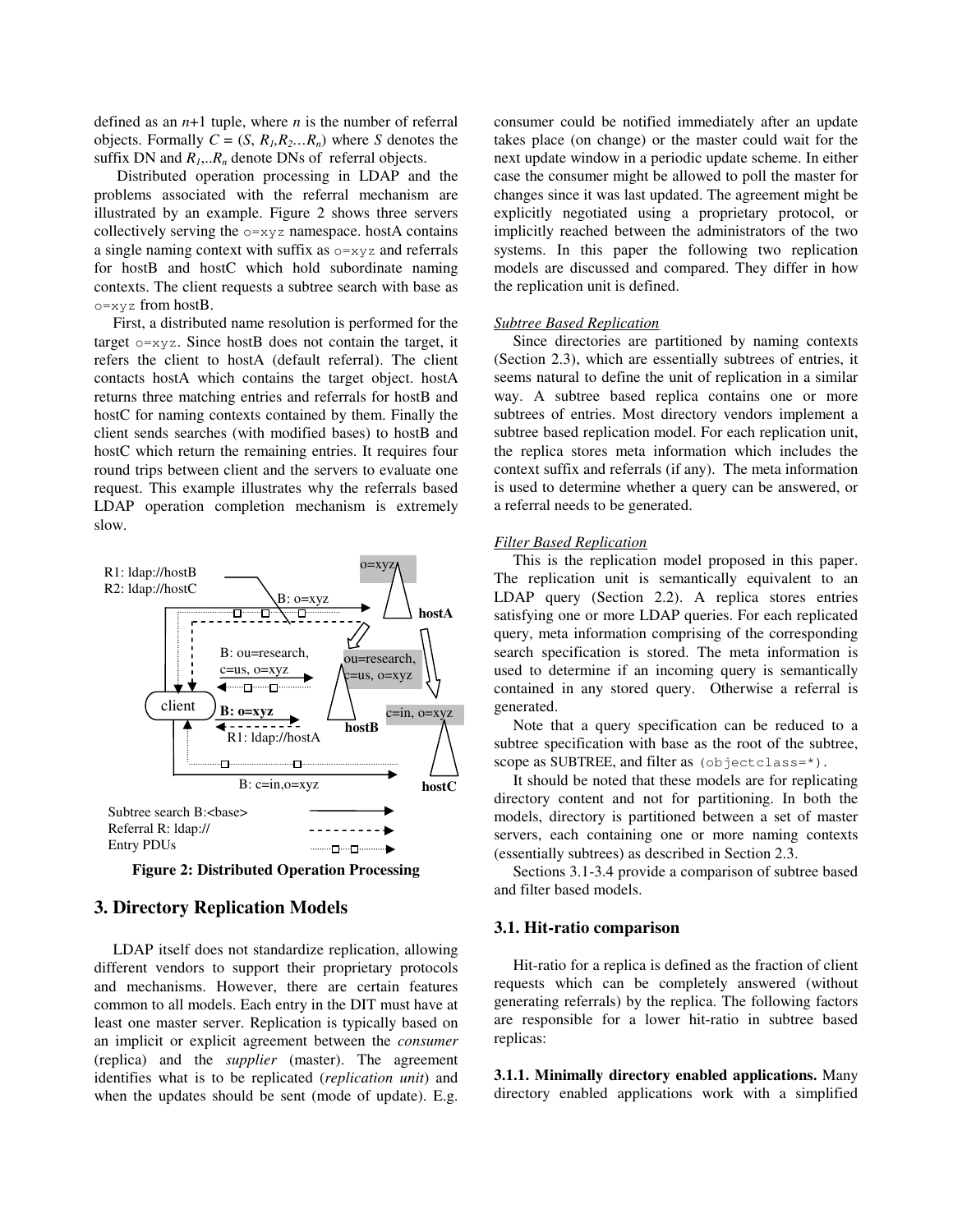model of the directory. The simplified model typically consists of relational database like tables corresponding to important object classes in the directory. Without knowledge of the hierarchical namespace most applications generate queries with base as the root of the DIT. These queries can not possibly be answered by subtree based partial replicas. This results in a lower hitratio for such replicas. Filter based partial replicas can replicate null based queries.

**3.1.2. Semantic versus spatial locality.** Any partial replication model will be useful only if there is some semantic locality of reference in the access pattern. Semantic locality in directories is not restricted to spatial locality. Consider two semantically close filters generated from:(&(objectclass=inetOrgPerson)(departme ntNumber=<value>)) with values 2406 and 2407. If the departments are located in different country subtrees, the result sets satisfying the two filters are not spatially close to each other and might not be held by the same replica. A filter based replica, however is not restricted to hold queries from a single subtree and could contain the filter(&(objectclass=inetOrgPerson)(departmen  $t$ Number=240\*)) which answers both these queries.

**3.1.3. Partially answered queries.** A subtree based replication context is not necessarily a complete subtree. A replica might point to servers holding subordinate contexts (e.g., see Figure 2). Thus even if the base of a query is inside a subtree of the replica, it is possible that the query does not contribute to hit-ratio since it generates referrals for subordinate servers. In filter based replication, once the base lies under the base of the replicated query, the query can be answered without generating referrals.

## **3.2. Update traffic**

The replica must be updated to be consistent with the master copy. The mode of update might be through notifications, periodic batch updates or polling. All of these require modified entries in the replication context to be sent to the replica. Subtree based models store all entries from a subtree, generating larger update traffic volumes compared to the proposed filter based model which stores only selected entries from a subtree. For the same number of replicated entries the filter based model can thus span larger subtrees, thereby reducing the referrals generated from the replica.

Filter based replication also allows the flexibility of adapting to the access pattern. Since replication units can be very small in size, it is feasible to dynamically fetch new filters and discard old ones. This can be used to provide trade-off between hit-ratio and update traffic.

Finally, a filter based replica allows the flexibility of specifying different consistency levels for different types of objects. A subtree of entries could contain a variety of objects. A subtree based replication model will associate the most stringent requirement amongst these with the complete subtree, thus further increasing the update traffic.

### **3.3. Partial replication of flat namespaces**

Some directories could have a very flat DN namespace. E.g. carrier directories used by large telcos can have all their subscribers (millions of entries) under a single container entry. Since subtree based replicas can not partially replicate the container's children, large replicas need to be deployed. Filter based replication can be used to selectively replicate entries from a flat namespace.

## **3.4. Query processing**

The increased hit-ratio for filter based replication comes at the cost of increased query processing. Sections 3.4.1 and 3.4.2 describe complexity of the cache answerability problem for the two replication models.

**3.4.1 Subtree based replication**. To know if a query can be answered (fully or partially) a subtree based replica simply checks if the base object (*b*) of the incoming query lies inside any of the replication contexts held in it. Let a replica hold *n* replication contexts with the *i*th context defined as (see Section 2.3):  $C_i = (S_i, R^i, R^i, R^i, \dots, R^i, C_i)$ . The algorithm for determining whether the query can be partially or fully answered by the replica is as follows:

Algorithm **isContinend** (b, C) {\n /\* 
$$
C = \{C_1, C_2 .... C_n\} \neq 0
$$
  
\n for each *Ci* in *C*  
\n if  $(S_i = b)$   
\n return TRUE  
\n if  $(!isSuffix(S_i, b))$   
\n continue  
\n for *Rj* in  $\{R^j, R^j, ... R^j, C_i\}$   
\n if  $(isSuffix(Rj, b))$   
\n return FALSE  
\nreturn TRUE  
\nreturn FALSE

where *isSuffix*  $(a, b)$  returns TRUE if the DN  $a$  is an ancestor of DN *b* and FALSE otherwise.

**3.4.2. Filter based Replication**. A filter based replica needs to check for containment of an incoming query in all replicated queries. To reduce the complexity of the problem, we introduce the notion of LDAP *templates*.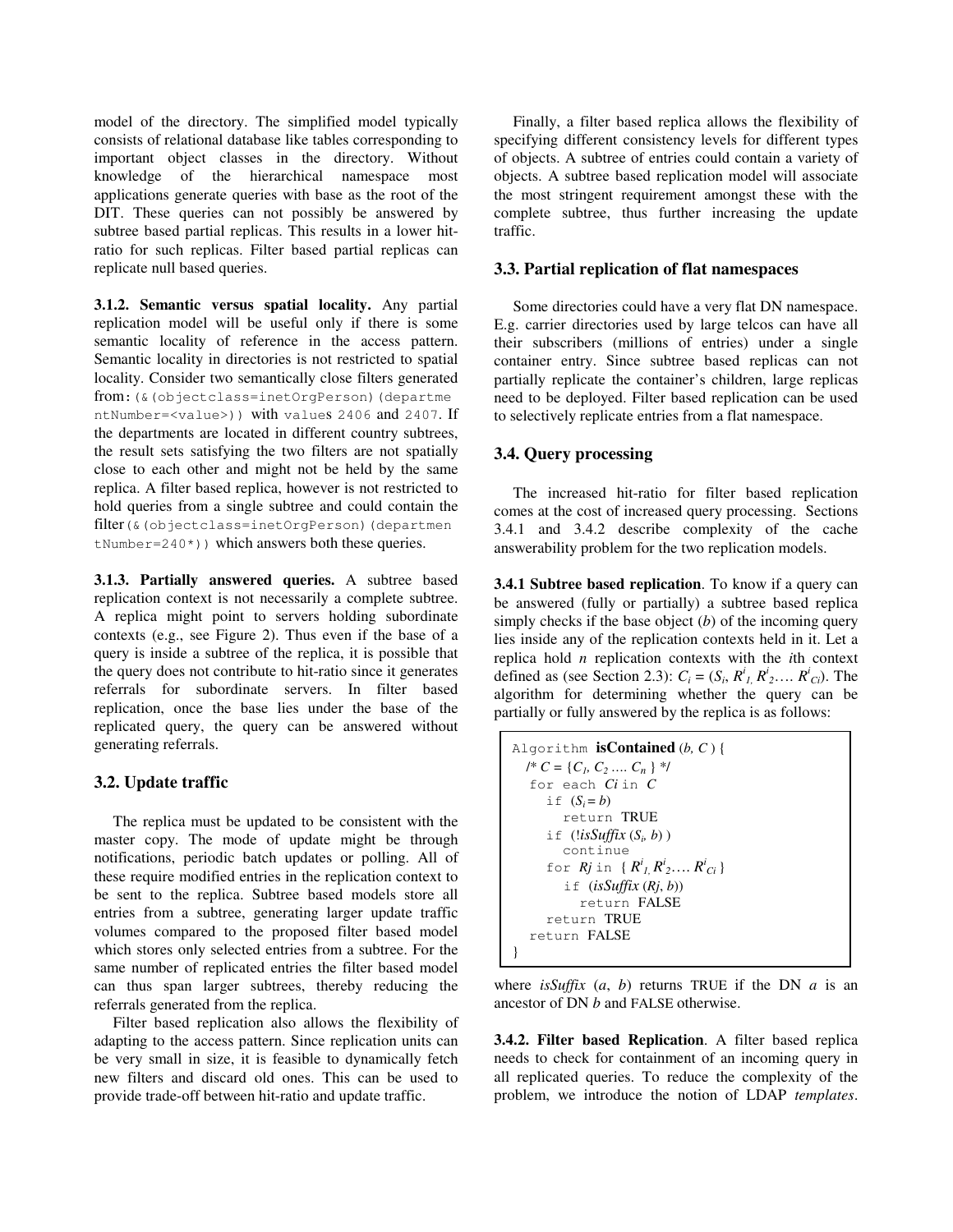Typical directory applications have a finite number of prototypes (templates) for generating query filters. In this paper templates are represented using the LDAP filter representation of [3] except that the assertion value is replaced by the "\_" character. Examples are  $(\& (cn=-)(ou=research)), (uid=), (& (sn=-))$ (givenName= $\_)$ ), (sn= $\_\star$ ). The last template is used to generate substring queries for the surname attribute.

In template based containment, queries belonging to only a specified set of templates are replicated and answered. Templates simplify the query containment problem in several ways. Firstly, number of query comparisons is reduced by eliminating containment checks against templates which can not potentially answer the query. E.g. a query of template  $(\& (sn=\)$  (ou=\_)) can not answer a query of template (sn=\_). Secondly, for all the remaining cross template comparisons, conditions for containment can be computed apriori (Proposition 2 in Section 4.1). E.g. query  $(age=X)$  can be answered by query (age  $\leq$  Y) if (Y  $\geq$  X). Thirdly, answerability against queries of the same template requires simply comparing the corresponding assertion values. This is formalized in Proposition 3 of Section 4.1. Section 4 discusses LDAP query and filter containment in detail.

## **4. LDAP Query Containment**

A query *Q* is termed as semantically contained in another query  $Q_s$  if, (*i*) the region defined by the base and scope of *Q* falls completely inside the corresponding region for  $Q_s$ , (*ii*) the attributes in  $Q$  are a subset of attributes in  $Q_s$ , and *(iii)* the filter in  $Q$  is more restrictive than the filter in  $Q_s$ . This can be stated formally as:

```
Algorithm QC (Q, Qs) {
 \mathcal{Q} = (b, s, f, A), Qs = (b_s, s_s, f_s A_s)^*if (b<sub>S</sub> = b \& s<sub>S</sub> \ge s)goto NEXT
 else if (!issuffix (b<sub>S</sub>, b))
    return FALSE
 if (s_S = SUBTREE)goto NEXT
 else if ((s_S > s) \land is parent (b_S, b))goto NEXT
 return FALSE
NEXT:
 if (A ⊆ As \& f \prec fs)return TRUE
 return FALSE
}
```
where  $f \prec f_s$  denotes that the filter *f* is semantically contained in fs and the scope values are assumed to be integers with BASE=0, SINGLE LEVEL=1, SUBTREE=2.

*isparent* (*a*, *b*) returns TRUE if the DN *a* is the parent of DN *b*.

## **4.1. LDAP filter containment**

An LDAP filter F1 is contained in F2 if it is impossible for an entry to satisfy F1 but not F2. This condition is formalized by Proposition 1.

**Proposition 1:** *(General LDAP query containment)*

An LDAP query filter  $F_1$  is semantically contained in another query filter  $F_2$  if and only if the expression  $F_1 \wedge \neg F_2$ is inconsistent.

For the expression  $F_1 \wedge \neg F_2$  to be inconsistent:

 $\nexists x_1, x_2 \dots x_n$  such that  $F_1 \wedge \neg F_2$  is satisfied.

where attribute set  $\{x_1, x_2, x_n\}$  is the union of attribute sets appearing in the filters  $F_1$  and  $F_2$ .

If  $F_1 \wedge \neg F_2 = B_1 \vee B_2 \dots \vee B_k$  where each  $B_i$  is a conjunction of simple predicates, then each  $B_i$  should be inconsistent, i.e. the following boolean expression should evaluate to TRUE.

 $(\nexists x_1, x_2 \ldots x_n(B_1)) \wedge (\nexists x_1, x_2 \ldots x_n(B_2)) \ldots \wedge (\nexists x_1, x_2 \ldots x_n(B_k))$  (1) where  $\exists x_1, x_2, \ldots, x_n$  (B<sub>i</sub>) represents the condition that B<sub>i</sub> is not satisfiable for any values of attributes  $x_1, x_2, x_n$  in their valid ranges. Let the set *AXY* represent the union of sets of assertion values in LDAP filters *X* and *Y*

## **Proposition 2:** *(Cross template containment)*

For positive LDAP filters  $F_1$  and  $F_2$  containing equality and range predicates, the condition for  $F_1$  to be contained in  $F_2$  can be expressed as a boolean expression in conjunctive normal form (CNF) with each simple predicate of the form:

 $(a \ge b)$  where  $a, b \in A$ <sup>*FIF2*</sup></sub>.

**Sketch of proof:** The expression in *(1)* is a conjunction. The condition for each  $B_i$  being inconsistent requires that the predicates in  $B_i$  should impose an empty range for at least one of the attributes appearing in it. Thus the condition of each  $B_i$  being inconsistent is disjunctive and *(1)* can be written in CNF. It is easy to show that a possibly empty range for an attribute  $x_j$  imposed by the predicates of  $B_i$  is  $(a_{xj}, b_{xj})$ , or  $[a_{xj}, b_{xj})$  where  $a_{xj}, b_{xj} \in$ *A*<sub>*F1F2*</sub>. For this range to be empty:  $a_{x} \ge b_{x}$ .

### **Example**:

Let  $F_1$  be  $(a \le p) \land (b \ge q)$  and  $F_2$  be  $(a = x) \lor (b \ge y)$ 

The condition for  $F_1$  to be contained in  $F_2$  is easily seen to be  $(q \ge y)$ . The example helps in illustrating proposition 2. Here,  $A_{FIF2} = \{p, q, x, y\}.$ 

 $F_1$  is contained in  $F_2$  if the following expression is inconsistent.

 $F_1 \wedge \neg F_2 = ((a \leq p) \wedge (b \geq q) \wedge (a \geq x) \wedge (b \leq y)) \vee ((a \leq p) \wedge (b \leq y))$  $(b \geq q) \land (a \lt x) \land (b \lt y)$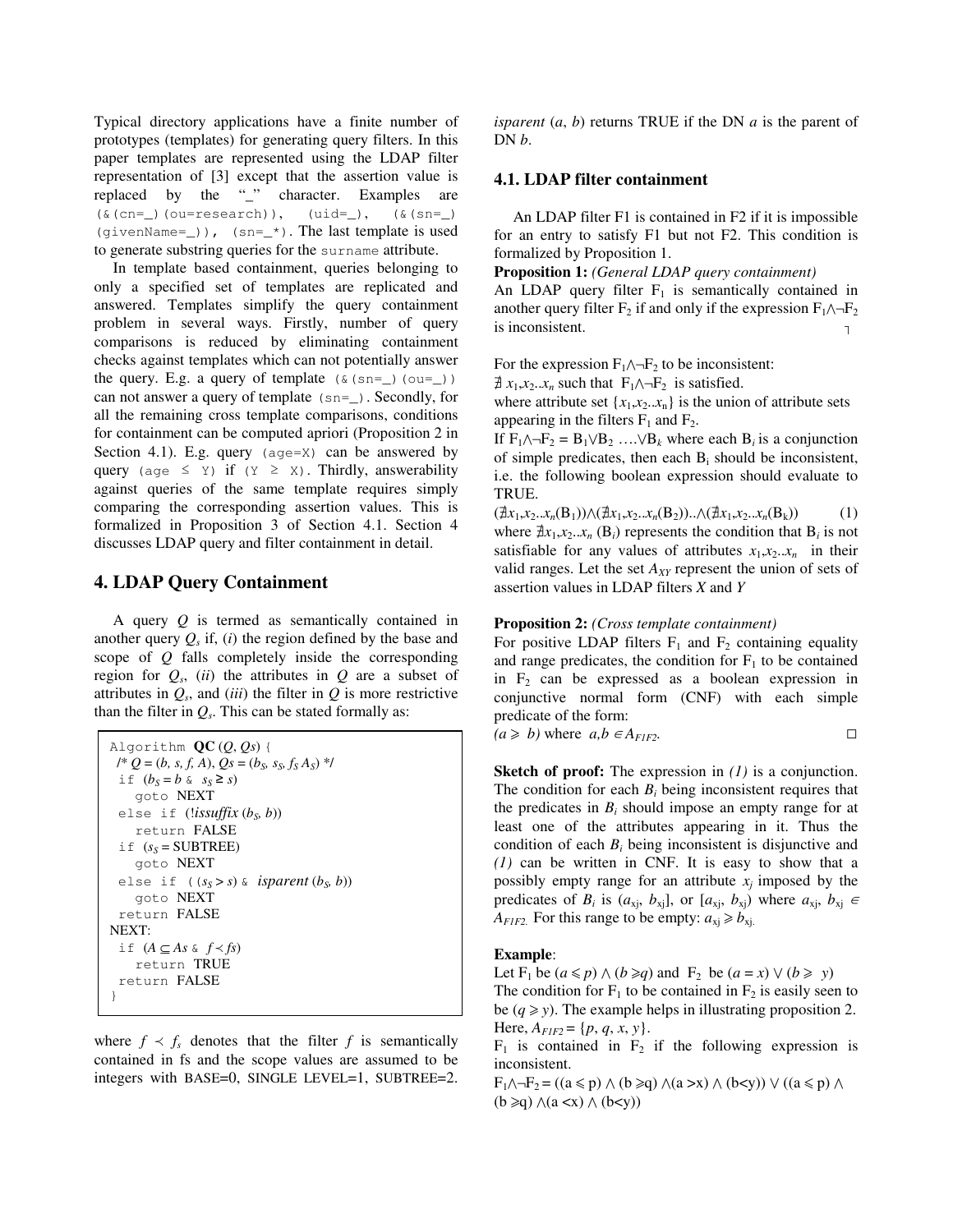$B_1 = ((a \leq p) \land (b \geq q) \land (a > x) \land (b < y)).$  $B_2 = ((a \leq p) \land (b \geq q) \land (a \leq x) \land (b \leq y)).$ For B<sub>1</sub> to be inconsistent:  $(x \ge p) \vee (q \ge y)$ For  $B_2$  to be inconsistent:  $(q \ge y)$ Thus  $F_1$  is contained in  $F_2$  if:

 $((x\geqslant p)\vee (q\geqslant y))\wedge (q\geqslant y)\Rightarrow (q\geqslant y)$ 

In the worst case all  $m$  predicates in  $F_1$  might have to be compared with all  $n$  predicates in  $F_2$ . Thus checking containment of an incoming filter with a cached filter requires *O* (*mn)* such comparisons.

The following observation about positive filters belonging to the same template can be made:

**Proposition 3:** *(Filters of same template)*

Let F1 and F2 be two positive LDAP query filters belonging to the same template. F1 is contained in F2 if each predicate in F1 is contained in the corresponding predicate of F2.

Containment problem for filters of the same template having *n* predicates using Proposition 3 requires *O*(*n*) comparisons of assertion values. The algorithms described in the section can be extended for substring assertions by interpreting substrings as range assertions. An implementation of LDAP query containment algorithm was contributed to OpenLDAP [17], the open-source directory server, as proxy cache engine [16]. Proxy caching is included in the OpenLDAP 2.2 distribution.

## **5. Replica Consistency**

LDAP does not standardize a replication protocol for keeping a replica in sync with the master copy, allowing individual vendors to use their own proprietary protocols. Section 5.1 describes the filter synchronization problem in LDAP while Section 5.2 discusses existing and proposed filter synchronization protocols for LDAP.

### **5.1. Filter synchronization**

To support consistency in filter based replicas, a means of synchronizing *content* corresponding to a search request is required. Let the set of DNs corresponding to entries satisfying an LDAP search request, *S*, at instant *t* be  $C_S(t)$ . The set of entries at  $t' > t$  is then given by:

$$
C_S(t') = C_S(t) + \underbrace{E_S^{01}(t, t')}_{add} - \underbrace{E_S^{10}(t, t')}_{delete}
$$
 (2)

where  $E_s^{0l}(t,t')$  is the set of DNs of entries moving into the content and  $E_s^{10}(t,t')$  is the set of DNs of entries moving out of the content in the interval  $(t, t')$ . To obtain the content at time *t'* entries corresponding to these two terms must be respectively added and deleted from the content at time *t*. Additionally entries inside the content at *t* which are changed during this interval but remain inside the content (represented by  $E_s^{11}(t,t')$ ) should be modified.

The last term in (2) requires the master server to reliably compute the set of entries which are deleted from the content of *S*. This requires history information to be maintained either in the form of change logs, tombstones (empty entries representing deleted entries) or a persession history of entries leaving the content.

In the absence of complete history information, it is still possible to synchronize the content without a full reload being required. This can be achieved by the server returning DNs of all unchanged entries in the content and entries changed since *t* which match the search criteria at *t'*. Mathematically,

$$
C_S(t') = E_S^{in}(t, t') + E_S^{01}(t, t') + E_S^{11}(t, t')
$$
  
where  $F^{in}(t, t')$  represents DNs of the set of entries in the

where  $E_s^{un}(t,t')$  represents DNs of the set of entries in the initial content which remained unchanged in the interval (*t,t'*).

## **5.2. The ReSync protocol**

The *persistent search* control proposed in [15] is a means of extending the LDAP search operation such that the operation does not end after all the matching entries have been sent. Instead the connection between the client and server remains open over which subsequent changes to the content are sent. While persistent search can provide strong consistency for filter based replicas, it requires a TCP connection per replicated filter which might not scale for large replicas. Polling is a better mode of update for information typically stored in directories.

The proposed mechanism is an extension of persistent search to support polling mode for synchronization. The client can specify the mode of update as polling or notifications and optionally specify a cookie. The following *resync* control is attached to a normal search request:

#### *reSyncControl = (mode, cookie)*

The server (master) handles a resync request from the client (replica in this case) as follows: (*i*) if cookie is null, it is the initial request in an update session and the entire content is sent, (*ii*) otherwise, the cookie is used to identify the resync session and content updates accumulated since the last request (stored as session history) are sent, (*iii*) further if the *mode* is "persist", the connection with the client is maintained on which any further change notifications can be sent, (*iv*) else if the mode is "poll", a cookie to resume the session is also sent.

Each notification/update PDU contains an entry along with a control specifying the *action* to be taken by the client. If the action is add or  $modify$ , the complete entry is sent, otherwise if the action is delete, only the DN of the entry is sent. Note that an add action representing an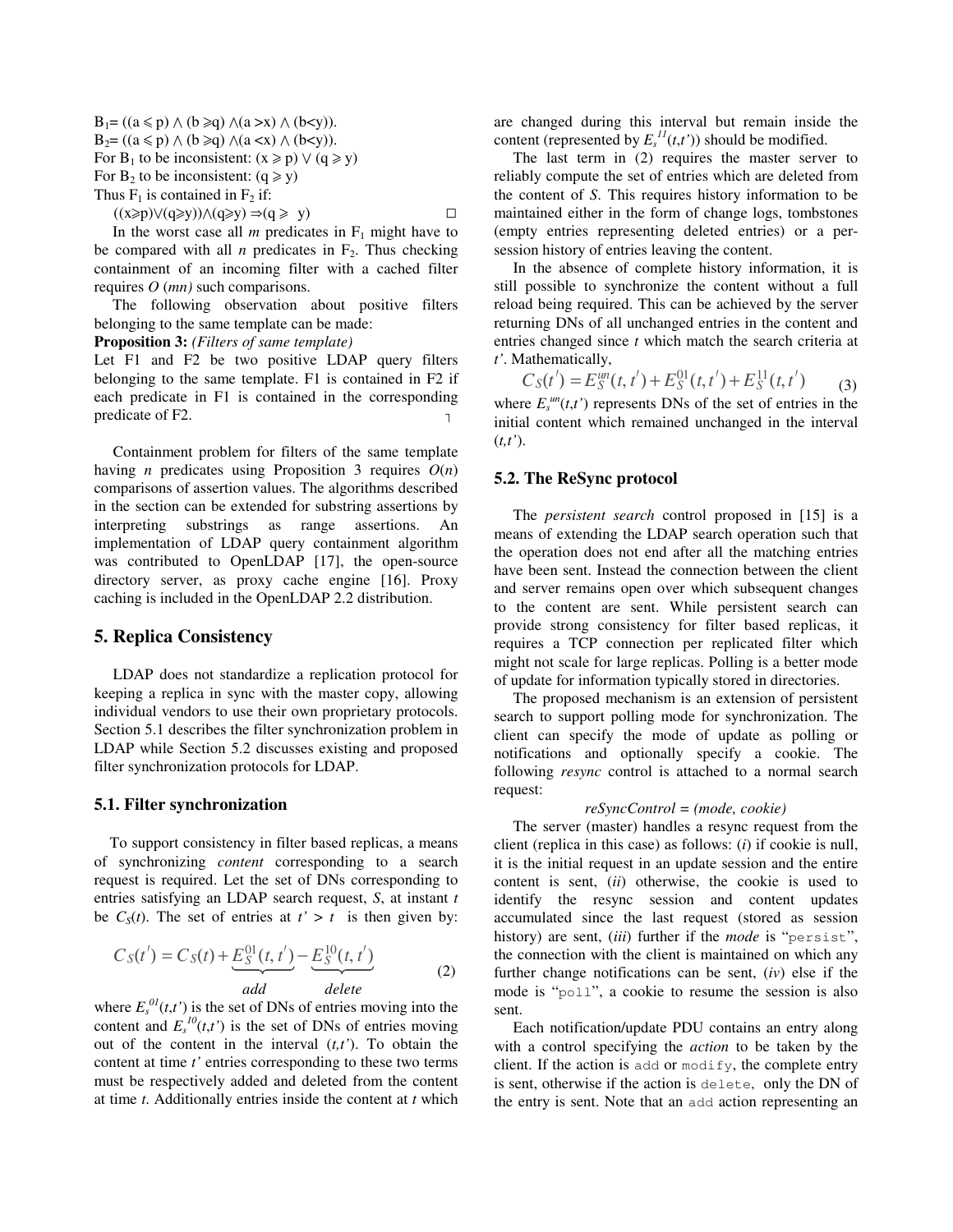entry moving into the content could happen due to an add, modify or modify DN operation at the master. Similarly the delete action could take place due to an entry being deleted, modified or renamed.

When the server has incomplete history information, unchanged entries  $(E_s^{un}(t,t'))$  in (3)) are conveyed using the retain action. A session can be ended by the client sending a request with mode as "sync\_end" or abandoning a persistent search. The server can time out sessions which have been inactive for more than an admin time limit.



**Figure 3: An example ReSync session**

Figure 3 shows the message sequence chart for an example session. Vertical lines representing lifetimes of entries  $E_1$ ,  $E_2$ ... $E_5$  are also shown. The length of a line represents the life span of an entry. The duration that an entry is in the content of a search request *S*, is shown by a solid segment, while the duration which it spends outside the content is shown by a dashed segment. The symbols *A*, *M*, *D*, *R* correspond to the four update operations: add, modify, delete and rename (modify DN). Note that update corresponding to a modify DN which does not move an "in content" entry "out" is a delete action for the old DN  $(E_3)$  followed by an add action for the new DN  $(E_5)$ .

ReSync protocol maintains session history of entries leaving the content. The alternatives (described below) either do not provide convergence or require unreasonably large history information and/or synchronization traffic. Some servers keep track of a deleted entry using a *tombstone* - a hidden entry that keeps track of the state, but not the data, of an entry that has been deleted.

Similarly *change logs* [18] use the directory itself to store information about update operations.

A tombstone does not contain the original attributes of the entry, and therefore it is impossible for the server to determine if a deleted entry moved out of the content, thus requiring transmission of all deleted entry DNs since the last update. Change logs only contain information about the changed attributes. If an entry is first modified out of the content and then deleted, change logs are not sufficient to determine whether the entry moved out of the content. The ReSync protocol is lightweight and designed to reduce synchronization traffic while providing convergence guarantees.

### **6. Replica content determination**

In subtree replication, a set of subtrees to be replicated is identified based on long term spatial locality of access patterns and configured to be replicated. Typically there is no provision for allowing dynamic changes to the set of replicated subtrees.

Similarly, for filter based replication, it is possible to find a set of generalized filters (Section 6.1), which capture the semantic and spatial locality of the access pattern and statically configure them to be replicated. However, since the replication unit is much smaller compared to subtrees, it is feasible to dynamically update the set of filters stored in the replica to improve hit-ratio (Section 6.2).

#### **6.1. Generalizing filters**

User queries typically return very few entries for them to be efficient units of replication. The meta-data size for queries like (telephoneNumber=\_) will be comparable to the data size. Moreover, such queries will not take advantage of any spatial/semantic locality in the access pattern. However, generalized form of user queries can be used to represent frequently accessed regions.

The following guidelines for generalizing filters based on those in [12] have been used: (*i*) generalization based on attribute components, (*ii*) generalization based on natural hierarchy of filters. E.g. of generalized queries are (telephoneNumber=261-758\*), (&(div=X)(dept=\_)).

#### **6.2. Filter selection**

In filter based replication, it is possible to dynamically adapt to changes in access patterns. Authors of [12] describe an efficient algorithm for improving hit-ratio from stored filters. It works by maintaining statistics for two lists of filters: the list of filters which is actually stored and a list of candidate filters. For each user query, the benefits of filters in both the lists are updated which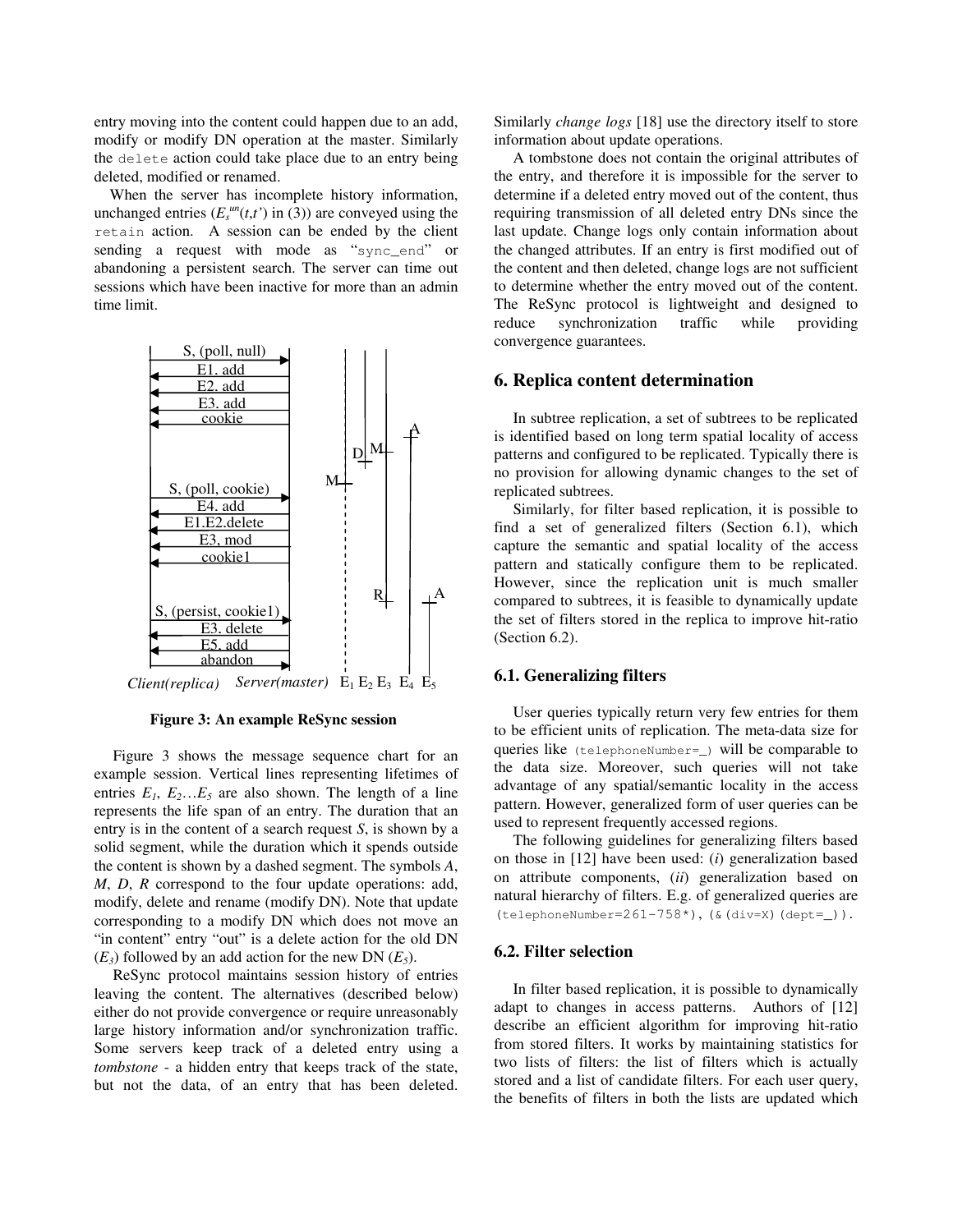might result in filters moving in and out of the lists. Updating of the actual list, when a new query arrives, is termed as *evolution*. If the benefit of the 'candidates' becomes larger than the 'actuals' by a specified amount, a *revolution* is initiated in which the two lists are combined and filters with the best benefits are chosen.

Using *evolutions* as described above requires frequent updates to the stored filter list and is thus not suitable for a replication scenario. The approach used in the case study of Section 7 is to maintain 'hit' statistics for candidate filters which is then used to perform a periodic update to the list of stored filters by selecting filters with the best *benefit* to *size* ratios. The benefit is defined as the number of hits for a candidate since the last update, while size is the estimated number of entries matching the filter. The interval between updates depends on the type of query. This is a simple means of approximating the expensive *revolutions* of [12].

## **7. Replica Performance**

Effectiveness of partial replication in improving performance of directory enabled applications when accessed from remote locations is considered. Subtree and filter based partial replicas are compared on the basis of hit-ratio, update traffic and processing overheads.

### **7.1. Directory and workloads characteristics**

The IBM enterprise directory containing more than half a million employee and organizational records has been used to evaluate performance of replication models. Each employee entry is approximately 6KB in size. The enterprise directory is used by hundreds of applications accessed from over 150 countries and different geographies. The problem considered was to use partial replication to improve performance for a geography containing nearly 30% employees.

Most directory queries are accesses to the following entities represented in the directory: people, departments and locations. The employees are organized in the directory on a country basis with all employees of a country appearing as children of the country entry. This is an example of a relatively flat namespace (Section 3.3). Similarly all department entries belonging to a particular division are placed under the division entry.

**Table 1: Workload distribution**

| Type of query                     | Approx %<br>contribution |
|-----------------------------------|--------------------------|
| (serialNumber=)                   | 58                       |
| $(max1= )$                        | 24                       |
| $(\&(\text{dept}=)(\text{div}=))$ | 16                       |
| $(location=$                      |                          |

Real workloads for two days of accesses were considered. The distribution of query-types in the workload is given in Table 1.

#### **7.2. Hit ratio comparison**

*(a) Serial number query*: Figure 4 shows that the filter based model provides a hit-ratio of 0.5 with a replica size which is less than 10% of the total person entries in the directory. A subtree based replica can not selectively replicate employee entries from a country. The entries in a country are not accessed uniformly and semantic locality can be captured in filters of the form (serialnumber= $\text{\_*})$ . This is the reason for filter based replication performing better.





*(b) Department query:* Not all departments in a division are accessed uniformly. While a filter based replica stores only the more beneficial departments, a subtree based replica can either store all or none of the department entries under a division. Since the replicated generalized queries of this type are smaller in size, the dynamic filter selection described in Section 6.2 can be used. Figure 5 shows the effect of reducing the revolution interval from 10000 to 6000. queries for filter based replication.



**Figure 5: Hit-ratio v/s replica size.**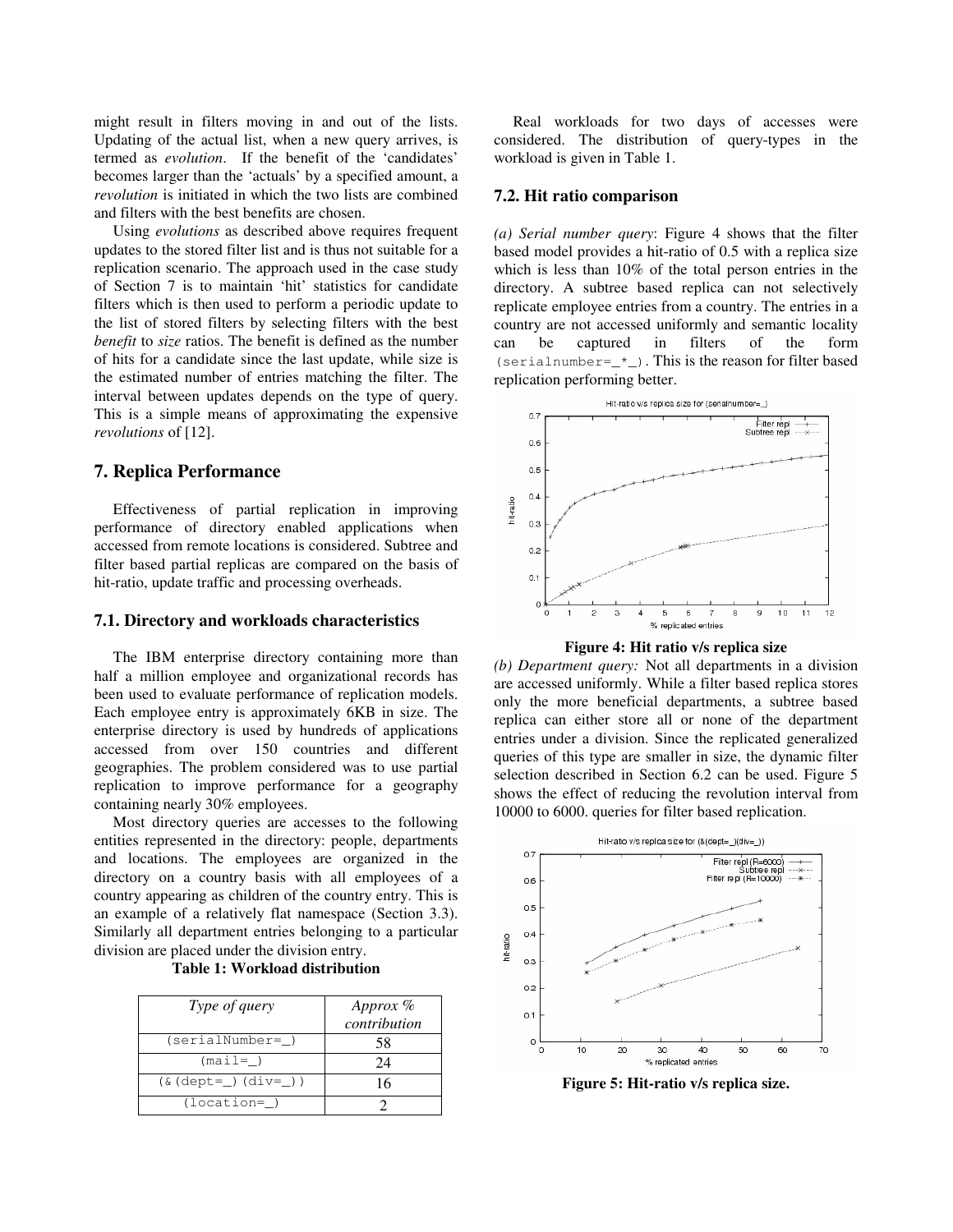*(c) Other queries:* Since the field <user> in <user>@ <cc>.xyz.com is not organized (unlike the fields in serialnumber attribute), filter based caching can not describe the access patterns efficiently for this case.

The access rate of location entries was seen to be high compared to the relatively small number of location entries. Thus the entire location tree can be replicated ensuring a hit ratio of 1 for this type of query while using a very small fraction of the total replica size.

## **7.3. Update traffic**

For filter based replica there are two components of the update traffic, (*i*) the resync traffic corresponding to currently stored filters, (*ii*) traffic associated with bringing new filters to adapt to the access pattern. (*ii*) is attributed to the revolutions described in 6.2. This component is not present for the (serialnumber=\_) query because generalized filters in this case could have thousands of entries, hence dynamic selection of filters is not performed.

*(a) Serial number query:* Figure 6 compares update traffic (in number of entries) for subtree and filter based replication for a given hit-ratio. The resync protocol is used by a filter based replica to reliably determine the minimal set of updates to be sent. Thus the higher update traffic for subtree based replicas is a direct consequence of the large number of entries stored for the same hit-ratio.



**Figure 6: Update traffic v/s hit ratio**

*(b) Department query:* Department entries in the directory have a very low update rate, thus the update traffic for subtree based replication is negligible. However updates for filter based replica are not negligible due to the second component of update traffic mentioned above. This component can be controlled by having larger intervals between revolutions as shown by the lower curve (R=10000).



**Figure 7: Update traffic v/s hit ratio**

### **7.4 Query processing overheads**

Additional query processing overhead incurred in filter based replication is directly proportional to the number of stored filters. Along with replicating generalized filters (templates) it is also advantageous to store recently performed user queries. However these queries are simply cached for a short time window and not updated. The three curves in Figures 8 and 9 correspond to storing only user queries, storing only generalized filters and storing both. Storing a window of last 50 queries gives a 20% hitratio. Since query hits are due to temporal locality in the access pattern the hit-ratio curve saturates after 100 cached queries.

From Figure 8, it can be seen that storing both generalized filters and user queries provides a hit ratio of 0.5 with just 200 stored filters for the (serialnumber=\_) query. Since query containment in this case is a simple substring match, the processing cost is minor.



**Figure 8: Hit ratio v/s # of filters**